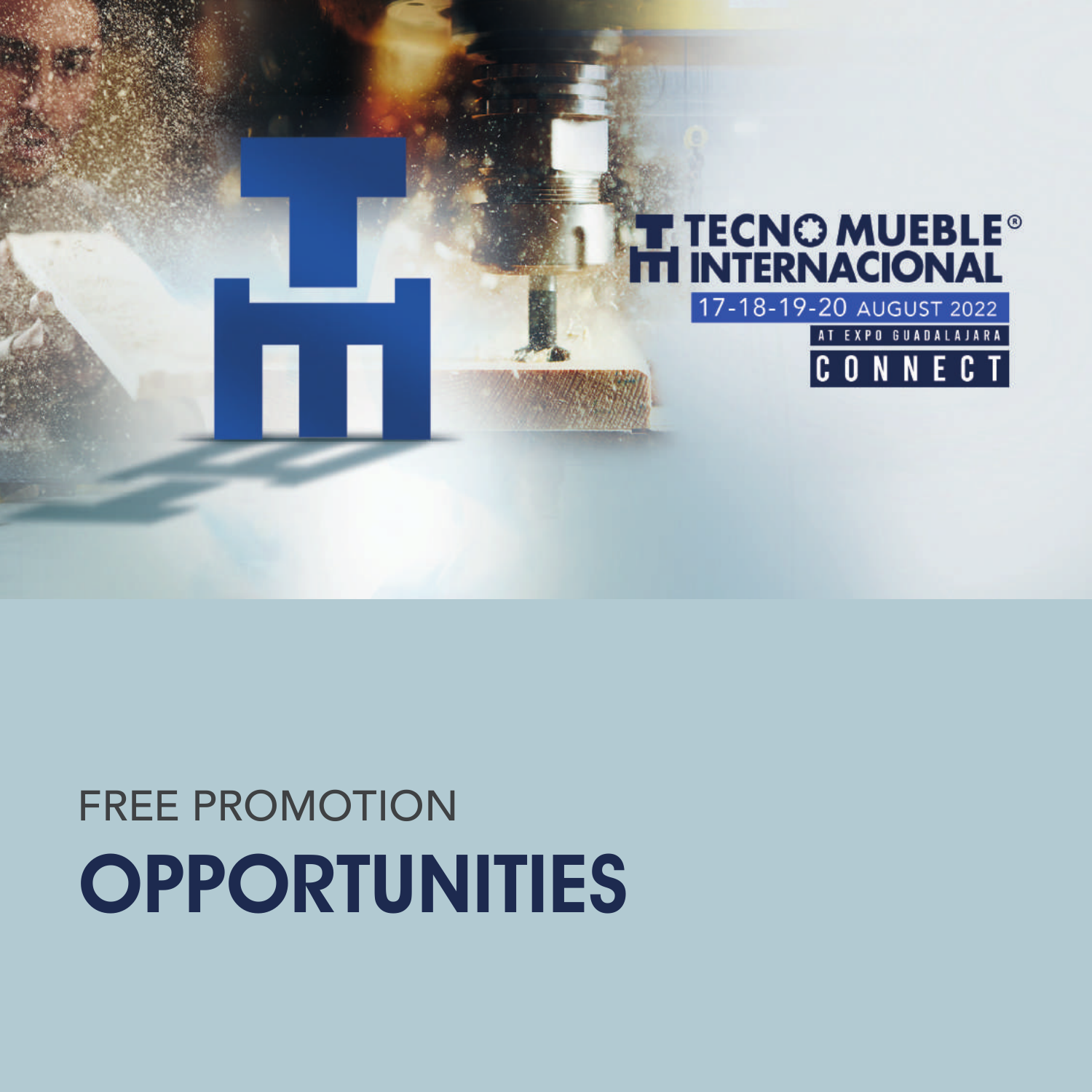## T TECNO MUEBLE<sup>®</sup> **ITI INTERNACIONAL**

Tecno Mueble Internacional looks for your investment to give you a better return by making the most of the promotional resources that are granted in each edition.

For this reason, our goal is always to have an intense and extensive national and international **promotion** campaign in the main media: digital, traditional and public relations. The state of the state of the state of the state of the state of the state o

Together we drive the industry forward and do better business.



Exhibition Organizing Committee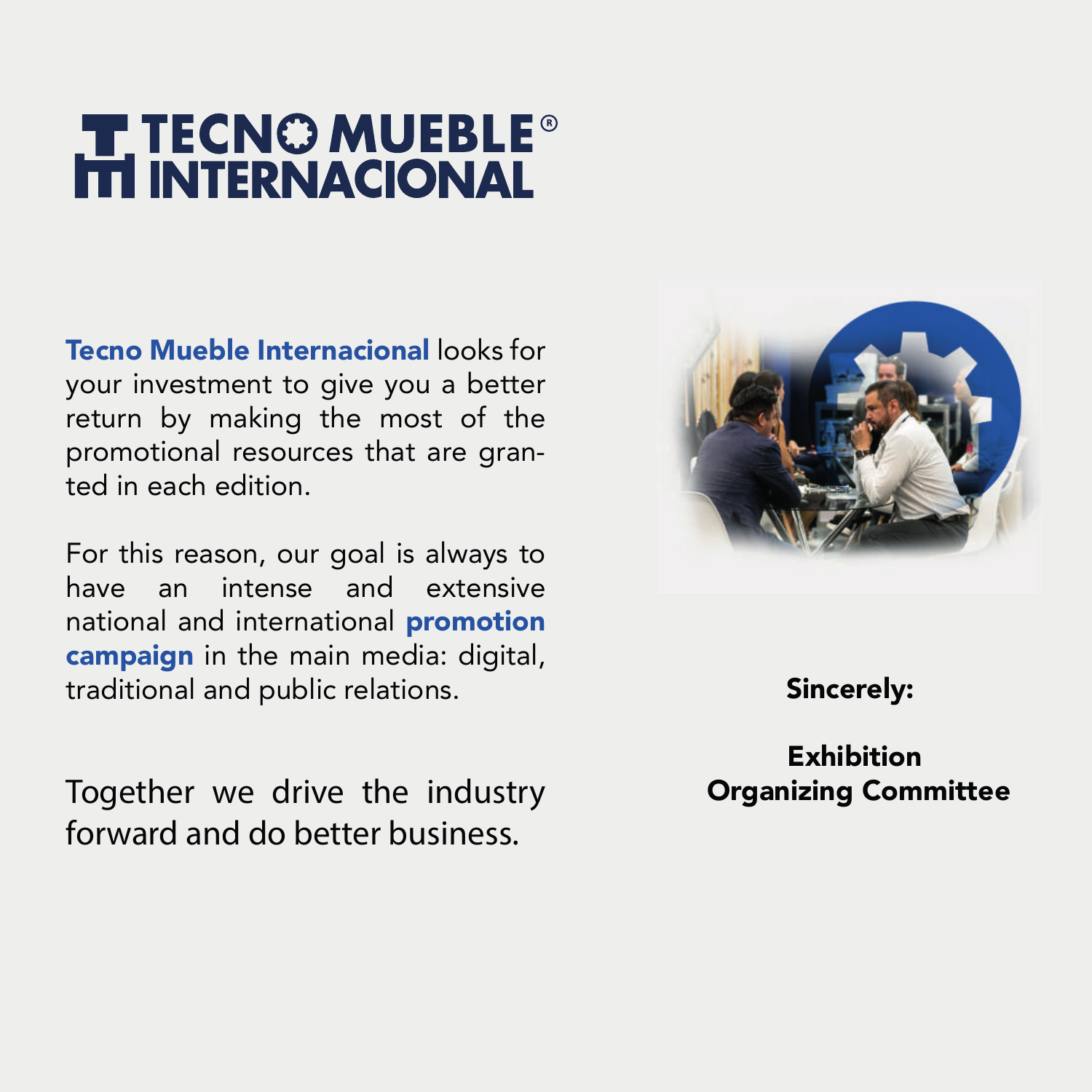### FREE PROMOTIONAL TOOLS



\*Digital personalized invitations, which you can send to your buyers.

|  | п             |
|--|---------------|
|  | <b>STAND#</b> |



Brand presence on Tecno Mueble Internacional website with logo and product images. Marketing Tool Kit with some elements that can be used to complement your advertising strategy.

\*Only upon prior request and before July 14, 2022.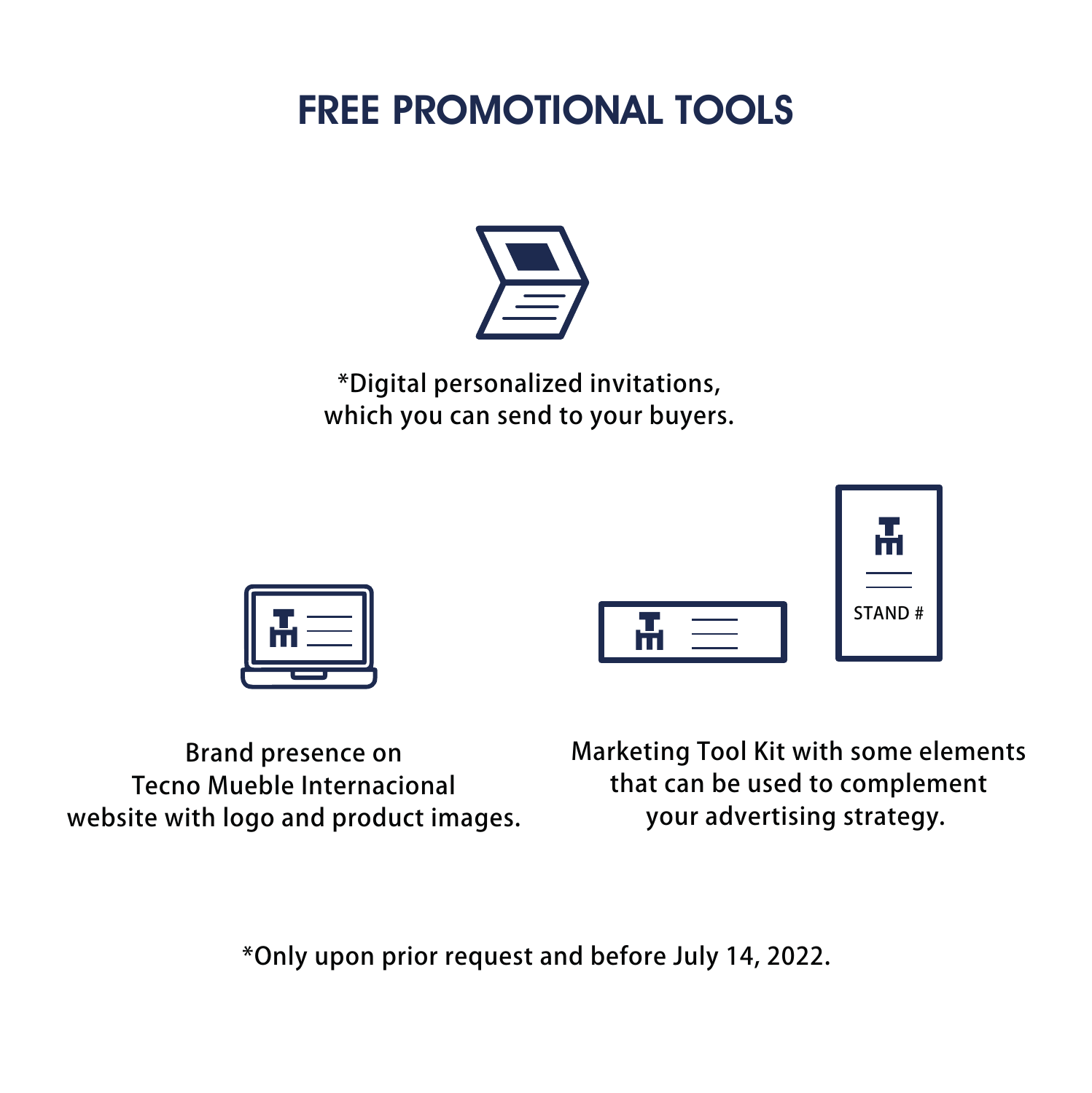### REQUIREMENTS FOR MATERIAL DEVELOPMENT

#### DIGITAL PERSONALIZED INVITATIONS:

- Official brand logo (300 Dpis).
- **Product photography as an environment.** Measurements - 22 cm base X 17 cm height. - 300 Dpis.

#### PRESENCE IN VIRTUAL CATALOG ON OFFICIAL WEBSITE:

It will be included on the official buyer's guide within the site:

- Official brand logo, without exceeding 200 px.
- **Format PNG, JPG, Vectors.**
- **Product photography as an environment.** Measurements - 22 cm base X 17 cm height. - 300 Dpis.

#### SOCIAL MEDIA POST (FACEBOOK + INSTAGRAM):

- One product photography as an environment, with the following measures: 1200 px base X 717 px height.
- Official brand logo, without exceeding 200 px in PNG format.
- $\blacksquare$  Include text for the post and profile name or website address.
	- \*Publications are limited to one post per company, without commitment to be monthly or repetitive.

Deadline for sending material: JULY 14, 2022.

For more information, write to the following mail: [auxiliarmercadotecnia@afamjal.com.mx](mailto:auxiliarmercadotecnia@afamjal.com.mx)

22 CM

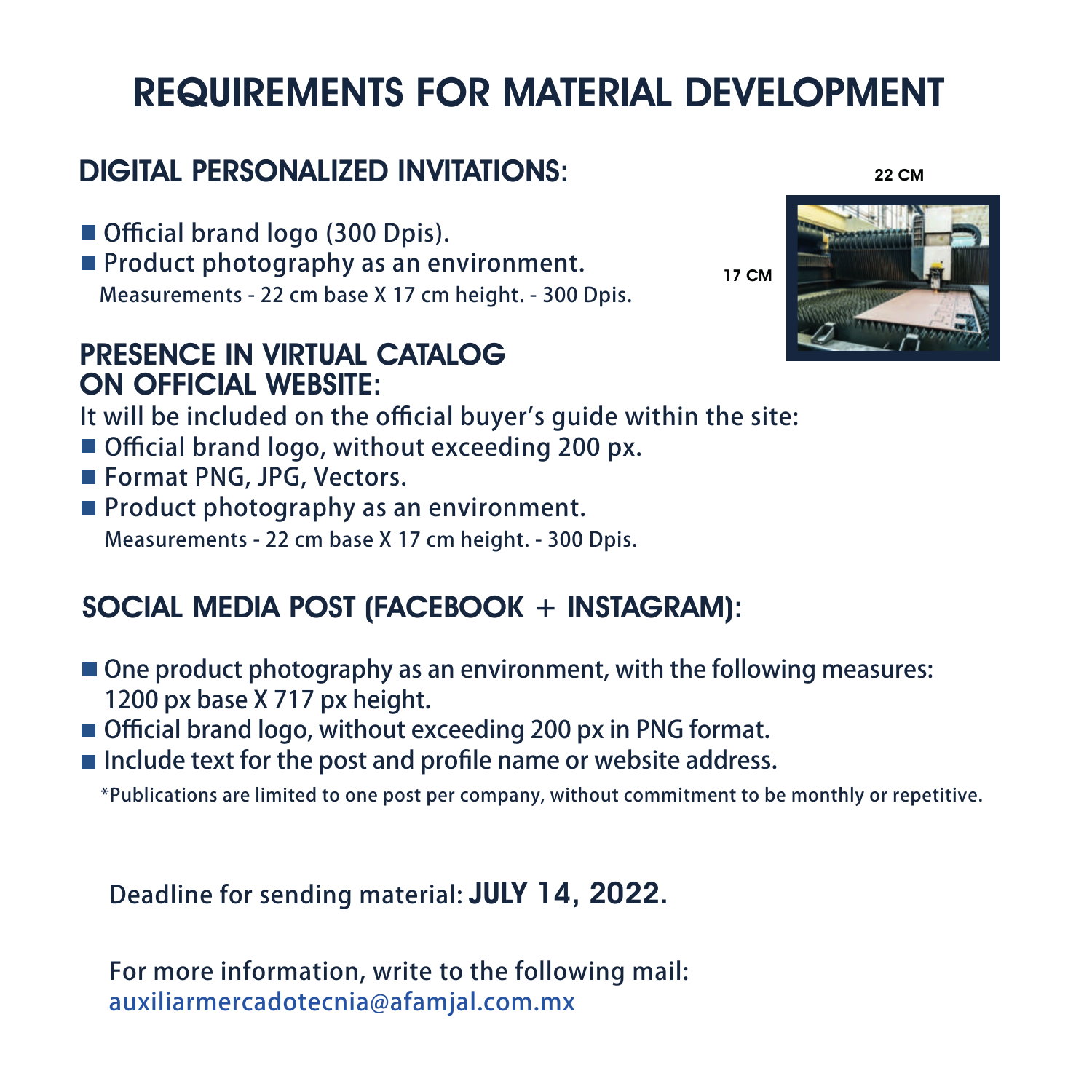

# TIPS FOR A SUCCESSFUL **EXHIBITION**

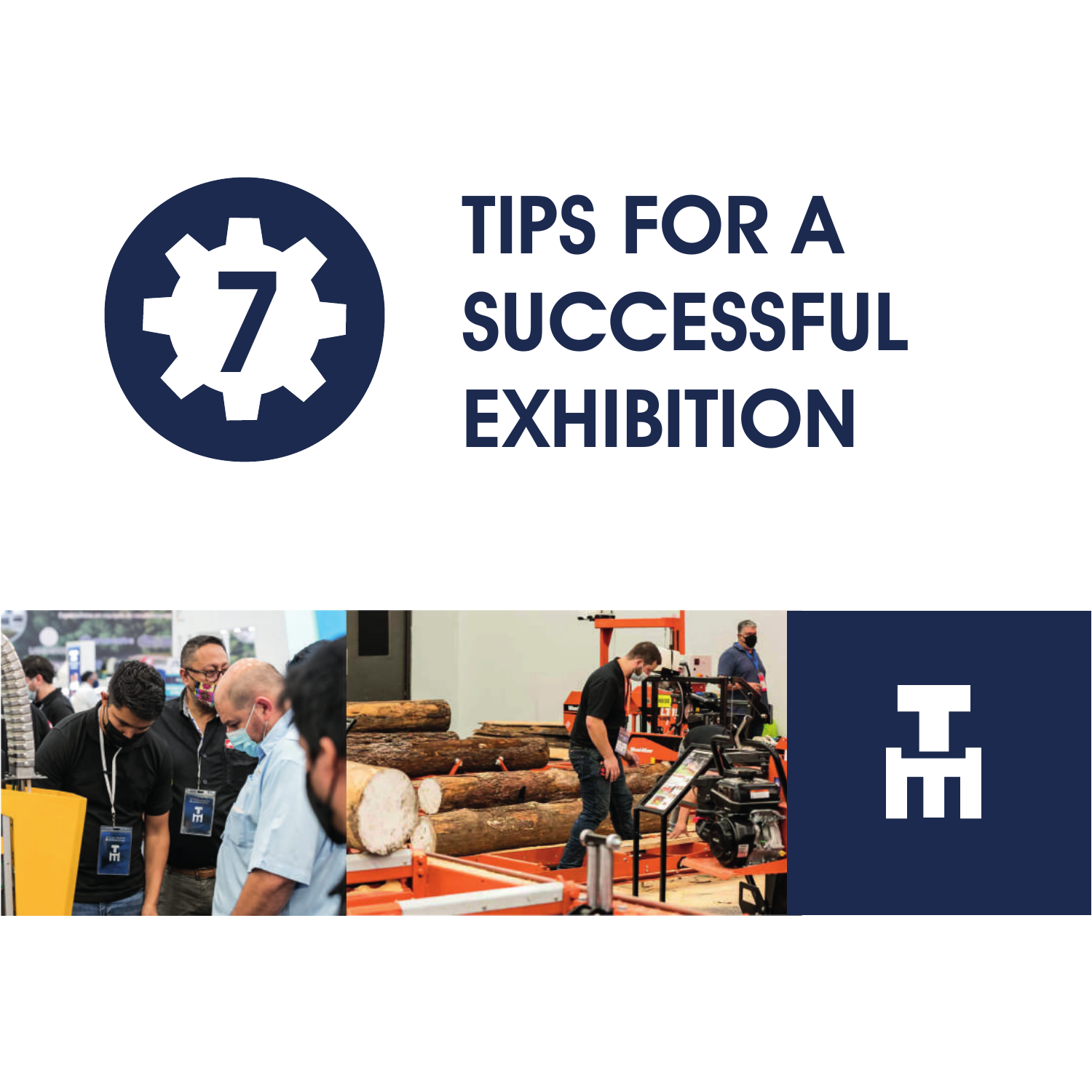#### 1 - PLANNING AHEAD:

Define engagement goals: launching a new product, attracting new customers, branding. Will you need additional material? Which clients will you send an invitation to? Will you do an event? What will be the size of my team? Plan the layout of the stand, etc.

#### 2 - QUALIFIED PERSONNEL:

Make sure everyone knows the goals and is on the same line of communication.

#### 3 - NOTICE AND APPOINTMENT SCHEDULING:

Schedule appointments for them to visit you, set a goal and organize the team to serve both scheduled appointments and new clients.

#### 4 - SOCIAL MEDIA PROMOTION:

Notify your community about your participation: launch pre-event posts, share photos of your team and clients during the event. Don't forget to mention your booth number and hall.

#### 5 - DYNAMICS TO ATTRACT VISITORS:

Generate activities to attract visitors to your booth or give away snacks such as coffee, cookies, popcorn, among others. The more visitors you have, the more prospects can become future customers.

#### 6 - RECORD OF VISITS:

Keep a record of all the people who come to your stand, you can hire a scanner or use a cell phone reader. In this way, the data of the visitors is obtained quickly and easily to contact them in the future.

#### 7 - GROUP MEETINGS:

Meet with your team and together discuss how the experience was at the event: Were the objectives achieved? What worked and what needs to be improved? What were the opportunities? Take note and take advantage of the information.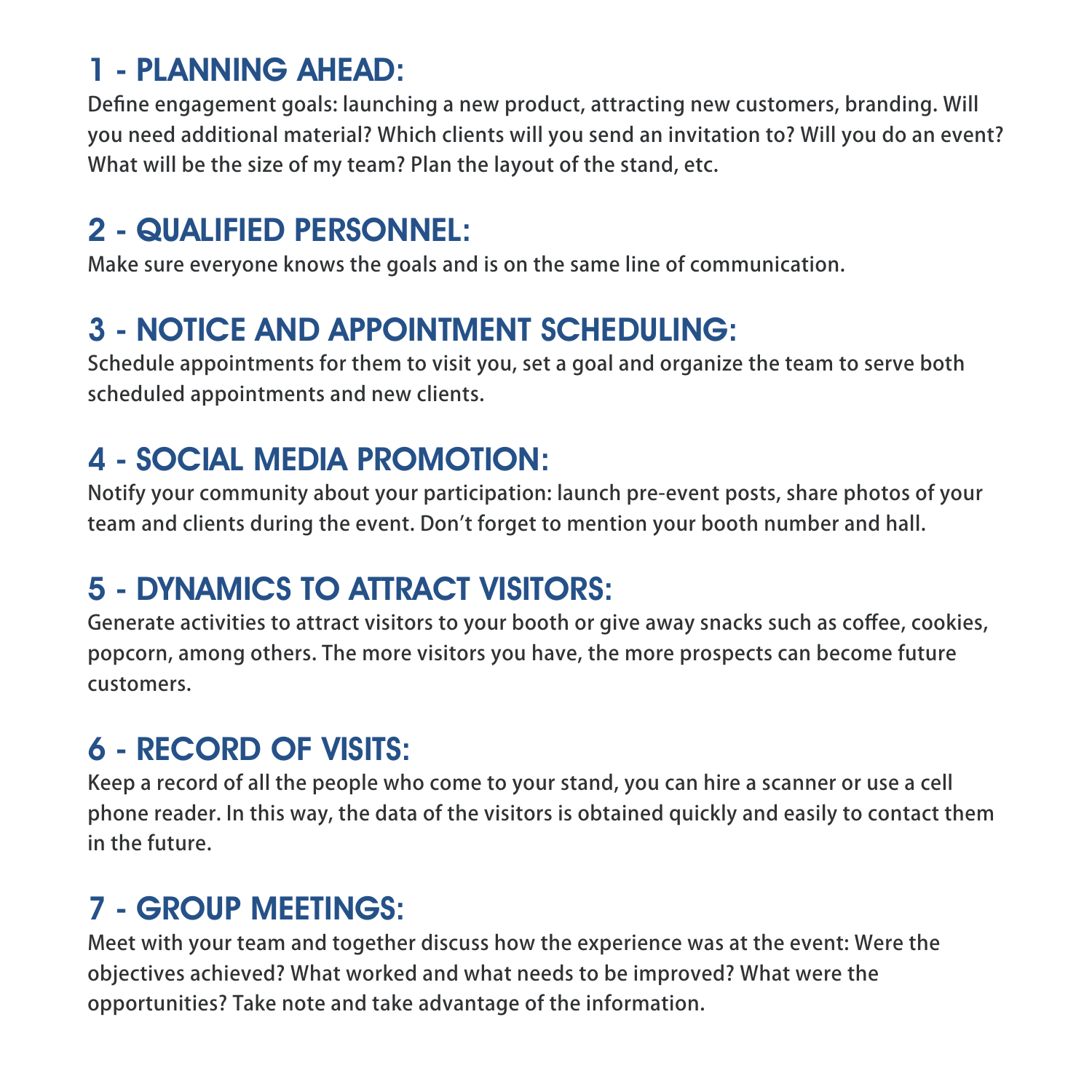## COMMON REASONS OF PENALTY AND SANCTIONS

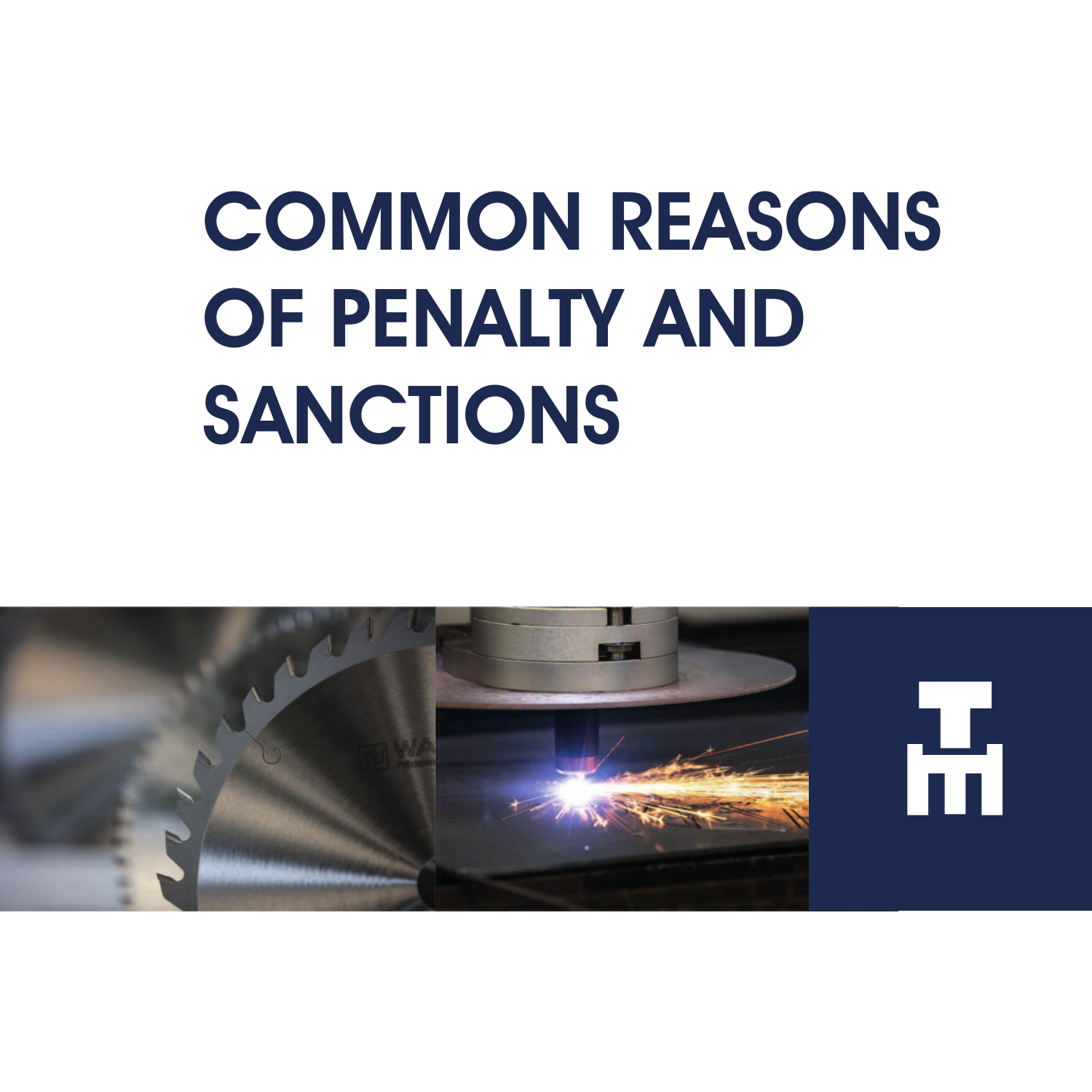To avoid any inconvenience with your participation in the event, we share with you some of the actions that can cause a penalty or sanction:

#### 1. NOT COMPLY WITH ASSEMBLY AND DISASSEMBLY SCHEDULES:

Confirm schedules with the executive and review the exhibitor's manual, as well as the contract.

#### 2. INVADE CORRIDORS:

Verify the measurements of the booth and location in the contract.

#### 3. USE THE BRAND AND/OR LOGO OF TECNO MUEBLE

INTERNACIONAL or tecno mueble, tecno, tecno 2022, TMI and the like; as well as create events on behalf of the same in social networks, print advertising and/or any other digital and/or printed media without authorization from the Association of Furniture Manufacturers of Jalisco A.C. (Afamjal, by its name in Spanish). This also applies to the use of full or partial promotional videos. This material is registered with the IMPI and Copyright.

#### 4. FAILURE TO ABIDE BY AND FAIL TO COMMUNICATE EVENT

RESTRICTIONS:Ignoring and not giving notice to customers and visitors in digital and print media:

- People under 18 are not allowed.
- $\bigcirc$  Access with sportswear is not allowed.

 No pets (except guide dogs).

- 
- No strollers.  $\bigcirc$  The taking of photographs is restricted to the regulations of each exhibitor.

These reasons are described in detail in the Exhibitor's Manual and your contract. Avoid penalties and sanctions.

#### PLEASE READ YOUR MANUAL AND CONTRACT